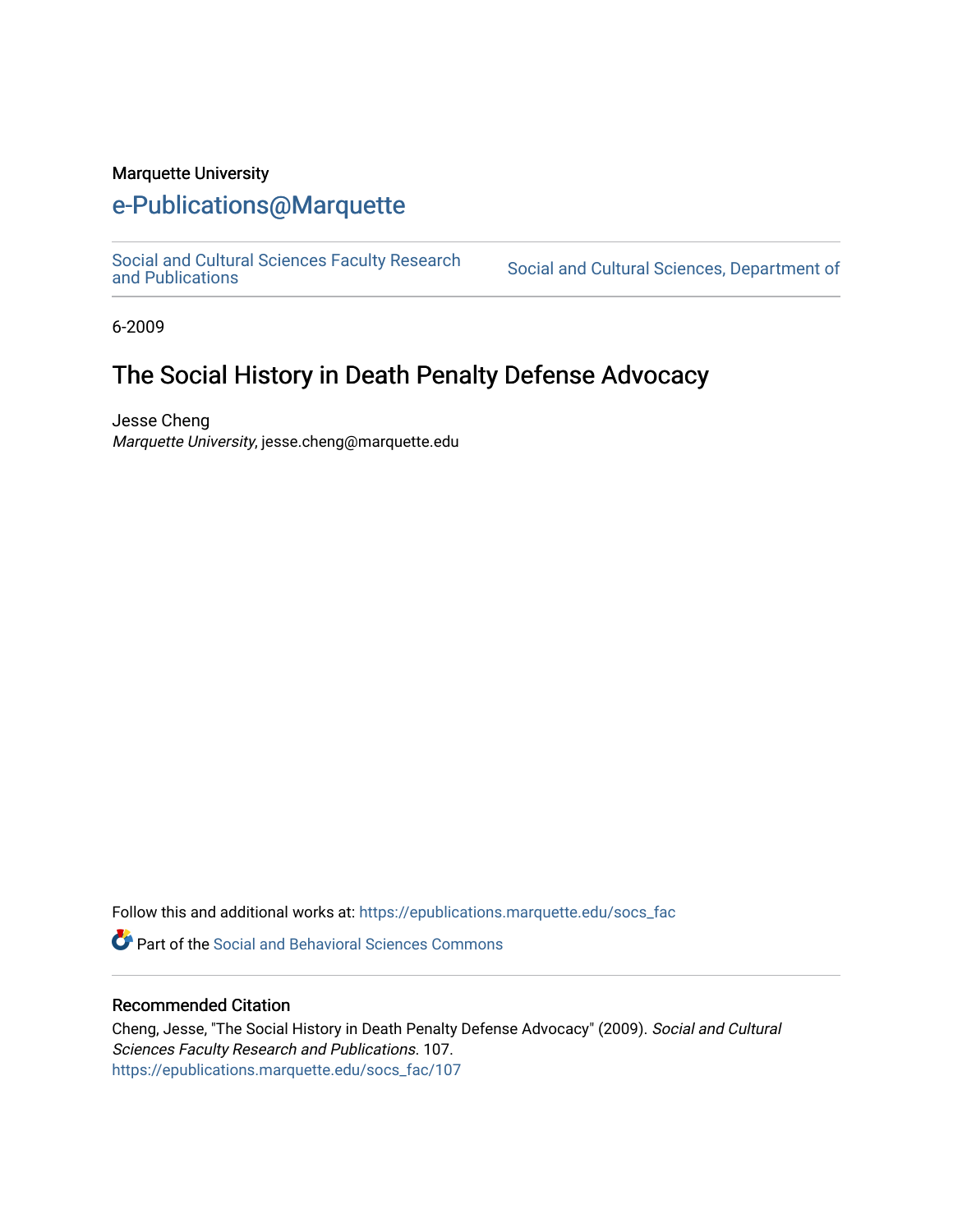**Marquette University**

# **e-Publications@Marquette**

### *Sociology Faculty Research and Publications/College of Arts and Sciences*

*This paper is NOT THE PUBLISHED VERSION;* **but the author's final, peer-reviewed manuscript.** The published version may be accessed by following the link in the citation below.

*Critical Criminology*, Vol. 17, No. 2 (June 2009) : 125-139. [DOI.](https://doi.org/10.1007/s10612-009-9076-x) This article is © Springer and permission has been granted for this version to appear in [e-Publications@Marquette.](http://epublications.marquette.edu/) Springer does not grant permission for this article to be further copied/distributed or hosted elsewhere without the express permission from Springer.

# The Social History in Death Penalty Defense Advocacy

Jesse Cheng 2640 Morningside St. D, Pasadena, CA

### Abstract

This article offers an epistemologically focused descriptive account of the "social history" in American death penalty defense advocacy. Under British scientific empiricism, sufficient investigation forms the basis for representations that aspire to be adequate to investigated realities. As defense advocates see it, however, the very idea of humanity resists the goal of epistemological finality that comes with empiricist adequation. I argue that the social history investigation instrumentalizes this aesthetic of investigation-then-representation, allowing advocates to affirm to themselves the humanity of their clients while sidestepping the goal of adequation.

This article seeks to provide a description of the "social history" in American death penalty defense advocacy. The psychologist Craig Haney, regarded as perhaps the leading academic theorist on capital sentencing (see Haney [1994,](https://link.springer.com/article/10.1007/s10612-009-9076-x#ref-CR22) [1995a,](https://link.springer.com/article/10.1007/s10612-009-9076-x#ref-CR23) [b,](https://link.springer.com/article/10.1007/s10612-009-9076-x#ref-CR24) [1997,](https://link.springer.com/article/10.1007/s10612-009-9076-x#ref-CR25) [2004,](https://link.springer.com/article/10.1007/s10612-009-9076-x#ref-CR26) [2005\)](https://link.springer.com/article/10.1007/s10612-009-9076-x#ref-CR27), notes that:

Social histories are not excuses, they are explanations…In each case, the goal is to place the defendant's life in a larger social context and, in the final analysis, to reach conclusions about how someone who has had certain life experiences, been treated in particular ways, and experienced certain kinds of psychologically important events has been shaped and influenced by them (Haney [1995a,](https://link.springer.com/article/10.1007/s10612-009-9076-x#ref-CR23) pp. 560–561).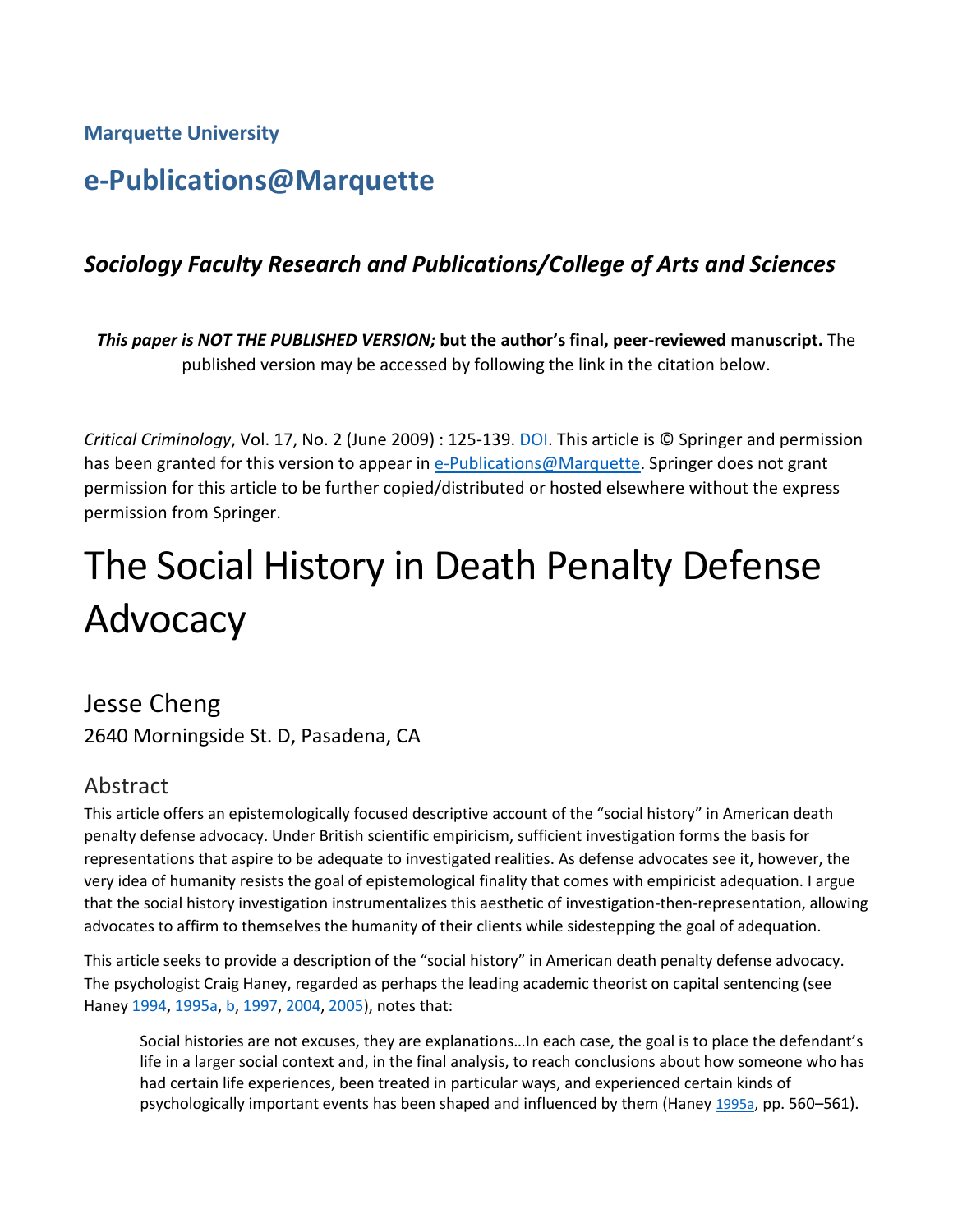This piece explains the open-ended, generously receptive processes of data collection that support the conclusions of "final analysis" that Haney explores in his work. Indeed, a recent string of rulings from the United States Supreme Court has emphasized the importance of reasonably comprehensive social history investigations as a sound factual basis for strategic decisions on the part of capital defense counsel (see *Rompilla v. Beard* [2005;](https://link.springer.com/article/10.1007/s10612-009-9076-x#ref-CR55) *Wiggins v. Smith* [2003;](https://link.springer.com/article/10.1007/s10612-009-9076-x#ref-CR57) *Williams v. Taylor* [2000.](https://link.springer.com/article/10.1007/s10612-009-9076-x#ref-CR58) These rulings speak directly to longstanding principles of sentencing advocacy that require jurors to be able to consider "any aspect of a defendant's character or record and any of the circumstances of the offense" (*Lockett v. Ohio* [1978,](https://link.springer.com/article/10.1007/s10612-009-9076-x#ref-CR54) p. 604)—in particular, those that speak to "compassionate or mitigating factors stemming from the diverse frailties of humankind" (*Woodson v. North Carolina* [1976,](https://link.springer.com/article/10.1007/s10612-009-9076-x#ref-CR59) p. 304). Footnote1

The social history investigation forms a key component of the broader practice of capital sentencing "mitigation." As one commentator has noted, a capital case "is a trial *for* life in the sense that the defendant's life is at stake, and it is a trial *about* life, because a central issue is the meaning and value of the defendant's life" (Goodpaster [1983,](https://link.springer.com/article/10.1007/s10612-009-9076-x#ref-CR21) p. 303). It is absolutely vital in capital cases that advocates research and present "anything that might persuade a jury to punish with less than the death penalty" (Lyon [1991,](https://link.springer.com/article/10.1007/s10612-009-9076-x#ref-CR37) p. 703). A central theme in the practice of mitigation is the imperative to humanize the client. In an interview with me, Anthony Amsterdam—the lawyer whose win in *Furman v. Georgia* temporarily halted executions across the country in the mid-seventies—pointed out that "to rupture the defendant from the environment is to dehumanize." A human being becomes dispensable once his life can be summed up in the evil that it must take to commit a terrible crime. By contrast, "the definition of humanity involves connectedness." Unfortunately for mitigation's advocates, the laypeople who comprise the jury often arrive at the courtroom with perceptions that prevent them from identifying with the client (see Caldwell and Brewer [2008\)](https://link.springer.com/article/10.1007/s10612-009-9076-x#ref-CR10). The challenge for defense counsel, said Amsterdam, is somehow to "reconstruct the entire set of connections" that laypeople believe themselves to have with the client, empowering these jurors with the insight that they can personally relate to the defendant on human terms.

The work of humanization is as untrammeled and creative as good advocacy will allow. Statutory schemes may specify some of the factors that jurors are obligated to consider as elements in mitigation—e.g., the defendant's impaired capacity, the presence of unusual and substantial duress, mental or emotional disturbance at the time of the crime, relatively minor participation on the part of the defendant, the lack of prior criminal convictions, severe or emotional disturbance at the time of the offense, or the victim's participation in the conduct that resulted in death (see, e.g., 18 U.S.C. § 3592(a) 2006). Mitigation, however, is by no means limited to these factors. The U.S. Supreme Court has held that "virtually no limits are placed on the relevant mitigating evidence a capital defendant may introduce concerning his own circumstances" (*Tennard v. Dretke* [2004,](https://link.springer.com/article/10.1007/s10612-009-9076-x#ref-CR60) p. 10). For defense advocates, the purpose of the social history investigation is to provide the knowledge base necessary for configuring Amsterdam's "set of connections" in a way that most resonates with jurors.

This article frames its description of the social history with a brief overview of the deeper epistemological structure in which mitigation investigations take shape. I trace how British scientific empiricism was formulated through the mutual influences of science and law on the other. These developments produced an aesthetic of knowledge production—now entrenched in popular western thought—in which investigation (the exploring, researching, questioning, discovering) necessarily precedes representation (the telling, showing, demonstrating, advocating). One important element of empiricism is its aspiration to a sense of finality in knowing: representations are supposed to be adequate to the investigated realities that such representations are intended to stand for.

The problem as capital defense advocates see it, however, is how readily the goal of equating word to world lends itself to the prosecution's simplistic reductions. The full complexity of a defendant's humanity is all too easily stripped down to the horror of a single crime. More fundamentally important, I will explain, is the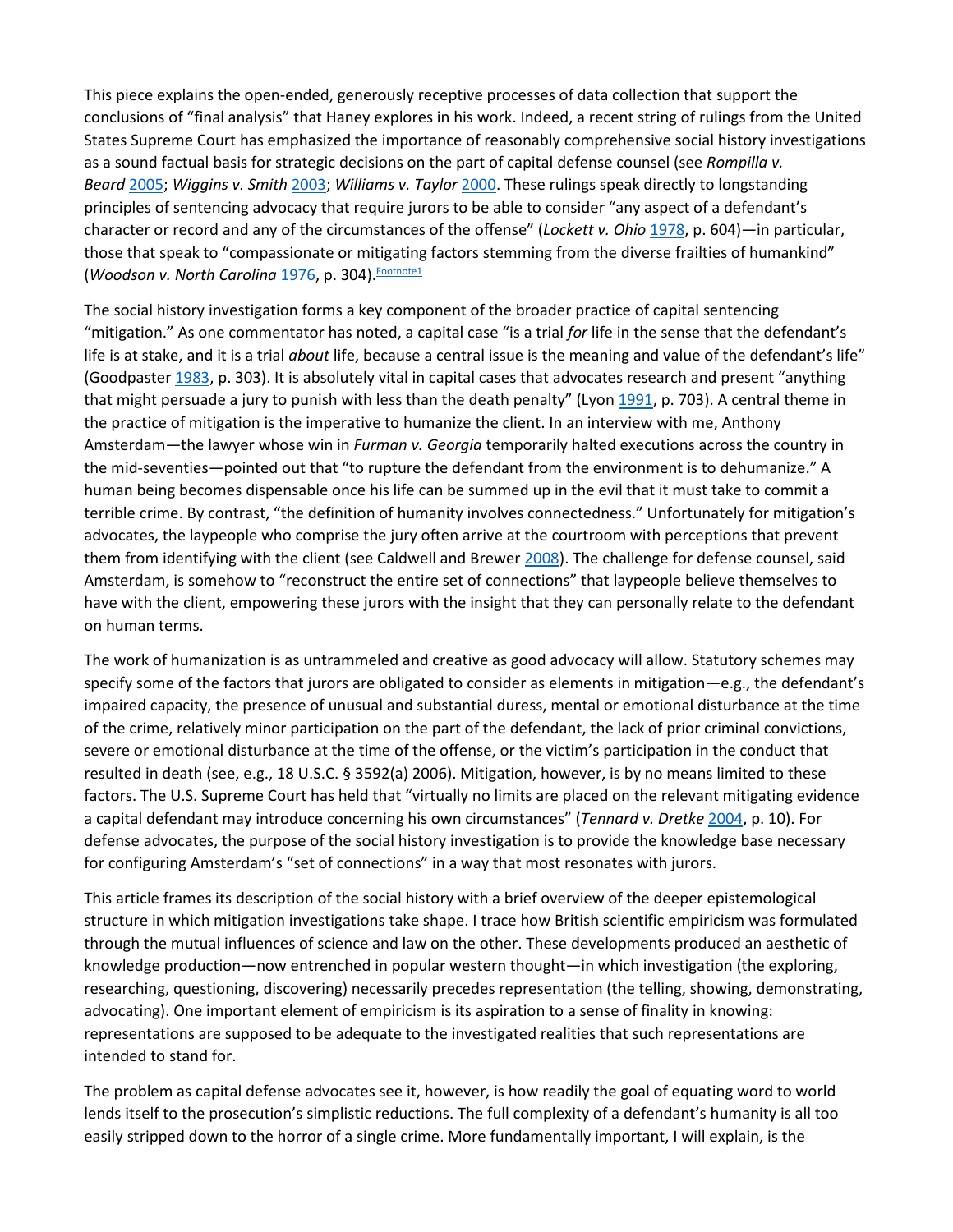difficulty that defense advocates themselves frequently encounter in struggling to relate to their clients on human terms. For these reasons, there is a sense in which the vast quantities of information compiled in the social history prioritize the perpetuation of investigation over the conclusiveness of facts. By consciously positioning themselves to receive the unexpected stories and revelations that an unstinting, wide-ranging social history investigation will produce, defense attorneys and investigators are looking to affirm the humanity of the defendant they represent. This is a vital and too often-overlooked aspect of defense advocacy: before advocates can persuade jurors to appreciate the full range of their client's humanity, they must themselves be ready to appreciate it first. In this regard, the goal of investigation is not an empiricist one, whereby advocates strive to produce representations that are fully adequate to the defendant's being. Instead, the social history is an undertaking that, via the very enactment of that undertaking, affirms the value of the defendant's life by making it something that one can always know more about. The social history investigation presumes the humanity of the client, even as it simultaneously sets out to prove it.

My observations of the practice of capital defense advocacy are based on ethnographic fieldwork conducted from April to December 2006. Research sources include case files, practitioner training materials, and openended interviews with attorneys, investigators, and experts held to be guiding lights in the national capital defense bar. In addition, this article's analysis is necessarily shaped by my own firsthand experiences as a social history investigator in several capital cases. Drawing from this qualitative research, the article approaches its description of the social history through an explanation of the processes by which defense advocates exploit the empiricist aesthetic. Supreme Court case law is clearly empiricist in this regard—before strategic representation must come sufficient investigation. But even though advocates appear to be subscribing to the first part of the empiricist aesthetic when investigating the social history, they are in a sense sidestepping empiricism's ultimate goal of adequation. When it comes to finding their own personal connections with the lives they defend, advocates are more interested in the humanizing effect of knowledge production, rather than any sort of epistemological finality.

## The Jurisprudential "Fact" and British Scientific Empiricism

According to historians of science, the various epistemological developments that form the roots of British scientific empiricism arose from a growing discomfort with influential precepts of classical natural philosophy (see, e.g., Dear [1995;](https://link.springer.com/article/10.1007/s10612-009-9076-x#ref-CR13) Poovey [1998;](https://link.springer.com/article/10.1007/s10612-009-9076-x#ref-CR40) Shapiro [2000\)](https://link.springer.com/article/10.1007/s10612-009-9076-x#ref-CR47). Aristotelian "physics" enlisted observations of nature in order to confirm general principles that everyone, including laypeople, already knew. The Anglo empiricist tradition carried on the notion that knowledge has its basis in experience, *contra* figures like Descartes, who argued for *a priori* knowledge that exists independently of perception. Where the empiricists significantly departed from classical philosophers was in their new focus on particular events, as opposed to general principles. Before, individual cases were taken to be manifestations of some already accepted generalization. Developments in the 1600s, particularly in the work of Francis Bacon, were instrumental in shifting the emphasis of scientific thought from the general and already-known to the anomalously particular and as-yet unknown. Broadly speaking, then, the rise of empiricism during the Scientific Revolution caused a profound shift in what counted as knowledge. In place of verification and common wisdom, philosophers came to valorize experiment, investigation, and discovery (see Dear [2001\)](https://link.springer.com/article/10.1007/s10612-009-9076-x#ref-CR14).

Throughout this all, the construct of knowledge known as the "fact" occupied an unsteady place in the currents of epistemological debate. Popular modern understandings of "fact" hold it out as "a datum of experience, as distinguished from the conclusions that may be based on it" (Daston [1991,](https://link.springer.com/article/10.1007/s10612-009-9076-x#ref-CR12) p. 345). In the popular view, a fact is a given—a self-evident particular that presents itself via experience, as a datum (Latin *dare*, "to give"). But facts were not always given, nor were they always self-evident. Before Bacon's writings, facts were *done* (Latin *facere*, "to do"). Original conceptions of fact trace back to the idea of action—in particular, deeds alleged to be illegal,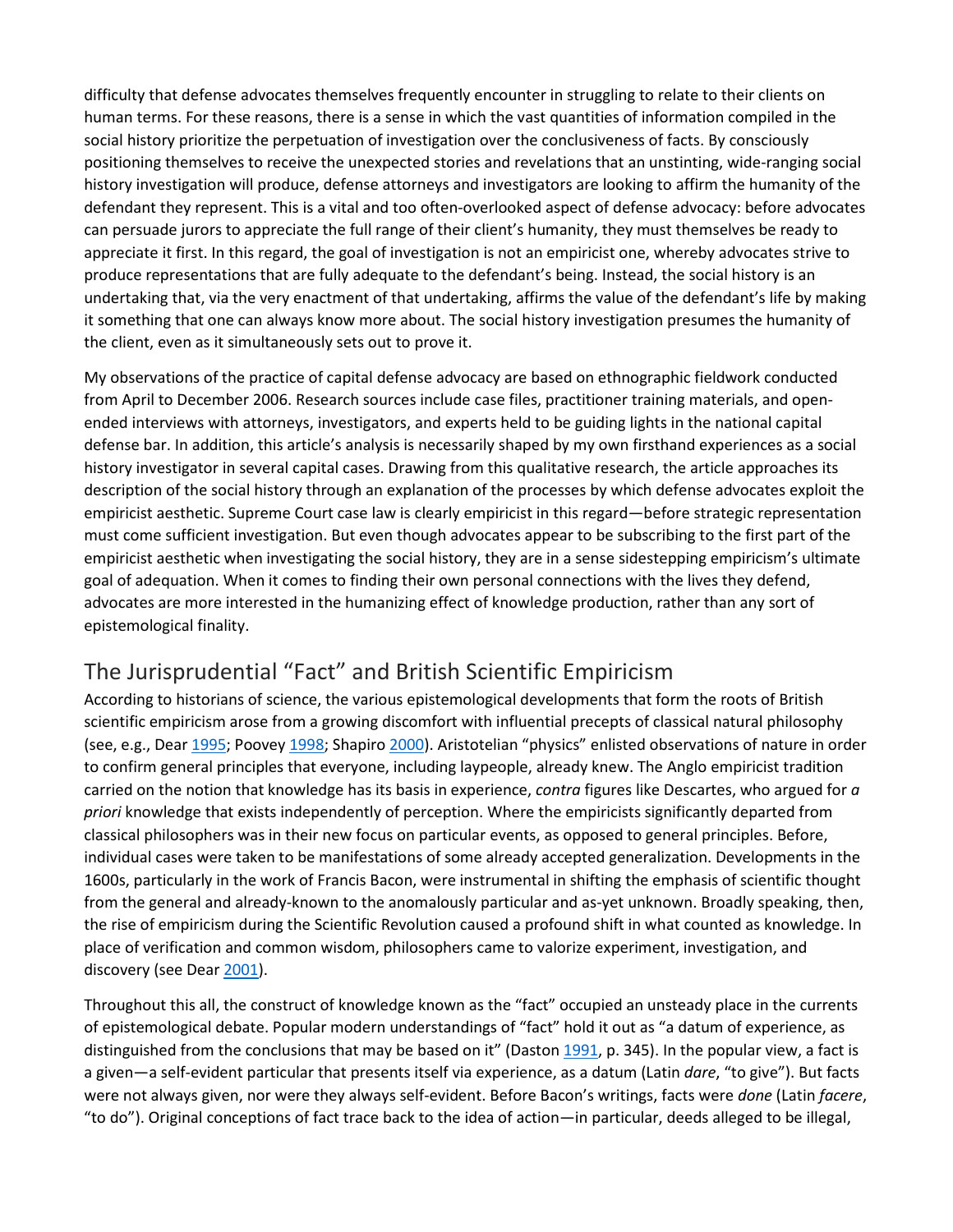as when criminal lawyers today argue whether or not occurrences happened "after the fact" (Daston [1991,](https://link.springer.com/article/10.1007/s10612-009-9076-x#ref-CR12) p. 345). And the fundamental principle of Anglo-American criminal jurisprudence, of course, is precisely that the "fact" of the crime is never a self-evident given. In a system based on the presumption of innocence, facts are allegations, and as such, must be proven.

According to Barbara Shapiro, the conceptual evolution of fact in the cultural consciousness "from something that had to be sufficiently proved by appropriate evidence to be considered worthy of belief to something for which appropriate verification had already taken place" is a striking achievement (2000, p. 31). In the legal arena, the contested nature of "fact" is transparent: the disposition of cases turns on the facts, and in an adversarial system, each side will insist on its version of what the facts are. In their original context of jurisprudence, then, facts were contested; they needed to be advocated. In short, they were far from selfevident givens. Footnote2

Anglo common law sowed the seeds for empiricism's epistemological reorientation toward the discovery of unknown particulars. In the legal arena, the particulars of each case were more important than generalities that everyone already knew. What counted as knowledge were "facts"—specific truths to be arrived at through processes of discovery and contestation. And here, in the juridical prefiguring of scientific empiricism, there arose a certain sequence of knowledge production: first comes the investigation—the perceiving, experimenting, discovering, gathering—then comes the representation—the organizing, selecting, writing-up, advocating. This is the same sequence that informs "empirical" ways of investigative knowing, including the work of death penalty mitigation.

### The Problem of Adequation

Recent works in social studies of science have queried this paradigm of "the facts in the world and the description after it" (Maurer [2005,](https://link.springer.com/article/10.1007/s10612-009-9076-x#ref-CR38) p. 16), the idea that data are preexisting givens, referents to which analysis can then be applied (also see Keane [2003;](https://link.springer.com/article/10.1007/s10612-009-9076-x#ref-CR30) Latour [1999\)](https://link.springer.com/article/10.1007/s10612-009-9076-x#ref-CR35). This ordering sets up what Latour [\(1999\)](https://link.springer.com/article/10.1007/s10612-009-9076-x#ref-CR35) called the problem of "adequation." Any representation is bound to be an imperfect abstraction of reality; hence, there arises the difficulty of how to construct representations in a way that is sufficiently adequate to the realities they are supposed to stand for. On the other hand, the adequation of word and world was not a concern for John Locke's brand of empiricism. For him and other seventeenth century thinkers, the challenge was to come up with an epistemology that shook itself loose of the church's insistence on absolute knowledge. "Truth" no longer had to take on the form of unquestionable, God-given proposition. It was enough that men exercise their senses and rationality in arriving at conclusions that, in measured probability, were good enough to accept as reasonably certain—facts, one might say, beyond a reasonable doubt (Shapiro [1991\)](https://link.springer.com/article/10.1007/s10612-009-9076-x#ref-CR46).

The courtroom setting has long made the sufficiency of adequation the very criterion for resolving legal cases. For example, a criminal defendant's culpability rests on the government's success in investigating and representing facts that compose the doctrinal elements of the offense. Prosecutors must establish that their representational abstractions—the words they speak and write, the witnesses they procure, the corroborating documents they submit into evidence—are adequate to the reality they are advocating. Representations must be good enough to reach a certain level of moral certainty, such that the quality of adequation lies beyond the doubt of a group of reasonable peers.

In theory, the defense's job is to hold the government to its burden of proof—but defense advocates insist that capital cases are out of the ordinary. The reality is that the defense shoulders an affirmative duty to humanize the client. And as many in the capital defense bar see it, adequation is eminently troublesome, for it seems that no set of abstractions can ever hold up to the complex totality that is a human life. One mitigation specialist said to me, "The client is a different person for every person who knows him." He is an unstable referent, too vast in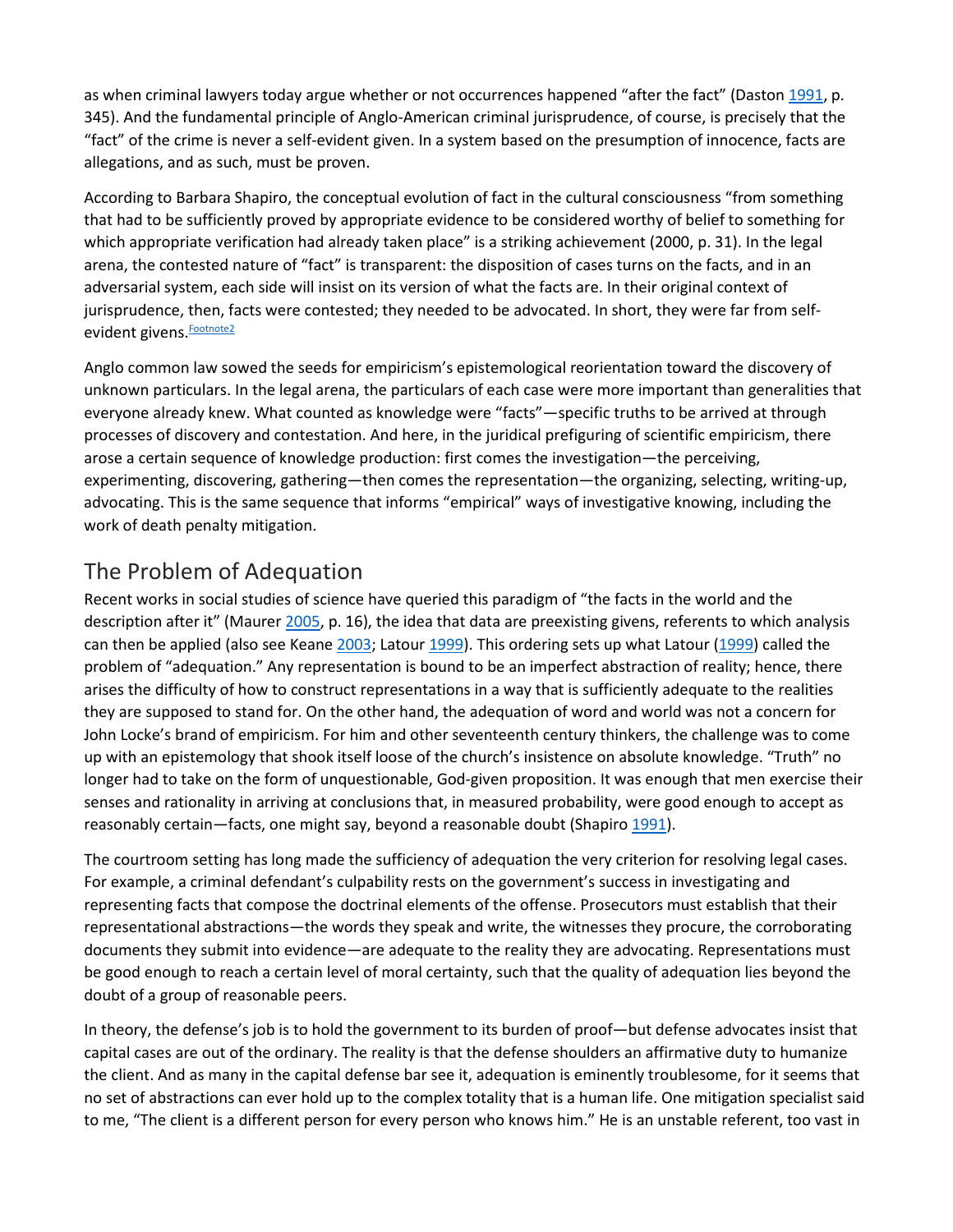his complexity to be understood, much less represented, in his entirety. Moreover, the limits of the courtroom's media of communication cannot possibly allow for the unwieldy quantities of data that are produced in mitigation investigations.

An even greater problem, however, is how easily the empiricist goal of adequation plays into the prosecution's mission to execute the defendant. Craig Haney, the psychologist whose quote opened this article, has argued that the very possibility of capital punishment relies on various "mechanisms of moral disengagement": the defendant is dehumanized, his differences exaggerated, fears of future dangerousness exploited, the consequences of decision-making trivialized, and moral responsibility for the defendant's death diverted elsewhere (Haney [1997\)](https://link.springer.com/article/10.1007/s10612-009-9076-x#ref-CR25). Each of these mechanisms cultivates a kind of willful ignorance on the part of the decision-maker—an inclination to shut himself off from knowing more. When left with "no personal history, no human relationships, and no context" with which to understand capital defendants, the juror has "no explanation for what they did except for their own personal evil" (Haney [1995a,](https://link.springer.com/article/10.1007/s10612-009-9076-x#ref-CR23) p. 550). Those human beings whom prosecutors successfully reduce to the evil act are precisely the ones whom jurors are able to sentence to death.

The impulse to view capitally charged individuals as immoral (or amoral) decision makers is a powerful one. Indeed, experienced defense lawyers and investigators recognize how prone the defendant's own advocates can be to it. In training sessions on trust-building with the client, one highly regarded mitigation specialist emphasizes that the words advocates use to think about the client directly impact the team's efforts to represent him. She uses the following visual to make the point:

#### MISPERCEPTIONS AND UNHELPFUL LAY OBSERVATIONS

ASSHOLE \*\*\* LIAR \*\*\* MANIPULATOR \*\*\* COLDBLOODED \*\*\* DEVIOUS \*\*\* SLEAZY \*\*\* UNCOOPERATIVE \*\*\* HARD TO GET ALONG WITH \*\*\* COLD \*\*\* HARD HEADED \*\*\* JUST PLAIN MEAN \*\*\* LONER \*\*\* ANGRY \*\*\* STREET SMART \*\*\* STUBBORN \*\*\* BED WETTER \*\*\* FIRESETTER \*\*\* ANIMAL \*\*\* CRUEL ANIMAL TORTURER \*\*\* SPOILED SOCIOPATH \*\*\* DISRESPECTFUL \*\*\* DIFFICULT \*\*\* LAZY \*\*\* LEADER \*\*\* DR. JEKYL & MR. HYDE \*\*\* EXPLOSIVE \*\*\* WALKING TIME BOMB \*\*\* EVIL

#### Helpful Observations

In a haze \*\*\* sad \*\*\* afraid \*\*\* slow \*\*\* not like the other children \*\*\* different \*\*\* clumsy \*\*\* sickly \*\*\* hungry \*\*\* anxious to please \*\*\* ashamed \*\*\* playful \*\*\* class clown \*\*\* retarded \*\*\* made fun of by others \*\*\* left behind \*\*\* ragged \*\*\* couldn't understand simple things \*\*\* gentle \*\*\* loved animals \*\*\* always took the blame \*\*\* easily led astray \*\*\* afraid to look at you \*\*\* didn't like to talk \*\*\* learned not to cry \*\*\* worshipped his brother \*\*\* protected his sister \*\*\* afraid to talk about his home \*\*\* jumped at the slightest sound \*\*\* always worried \*\*\* numb \*\*\* glazed over \*\*\* stared into space \*\*\* wasn't all there \*\*\* wandered around \*\*\* walked on eggshells \*\*\* couldn't sleep \*\*\* lost his appetite \*\*\* couldn't tie his shoes \*\*\* couldn't learn to read and write \*\*\* nervous and shakey \*\*\* rocked back and forth \*\*\* banged his head \*\*\* passed out

By refusing to relate to the defendant with patience and sympathy, advocates deny themselves the ability to foster meaningful dialogue with him and to appreciate the full depth and range of the way he experiences the world. And when the client's own advocates fail to cultivate in themselves a thought process for discovering and embracing what makes him human, they are unlikely to be able to persuade jurors to do the same.

The ability to reveal to jurors their human connections with the defendant turns on the willingness of defense advocates to discover their own points of connection with him. One attorney I spoke to—a law professor and the director of one of the most highly regarded hands-on training programs for capital defense litigators (see Kreitzberg [1995\)](https://link.springer.com/article/10.1007/s10612-009-9076-x#ref-CR34)—described the social history as a vehicle to accomplish this. The social history investigation is not simply about casting the client as a victim or making him out to be a "good guy." It is impossible to predict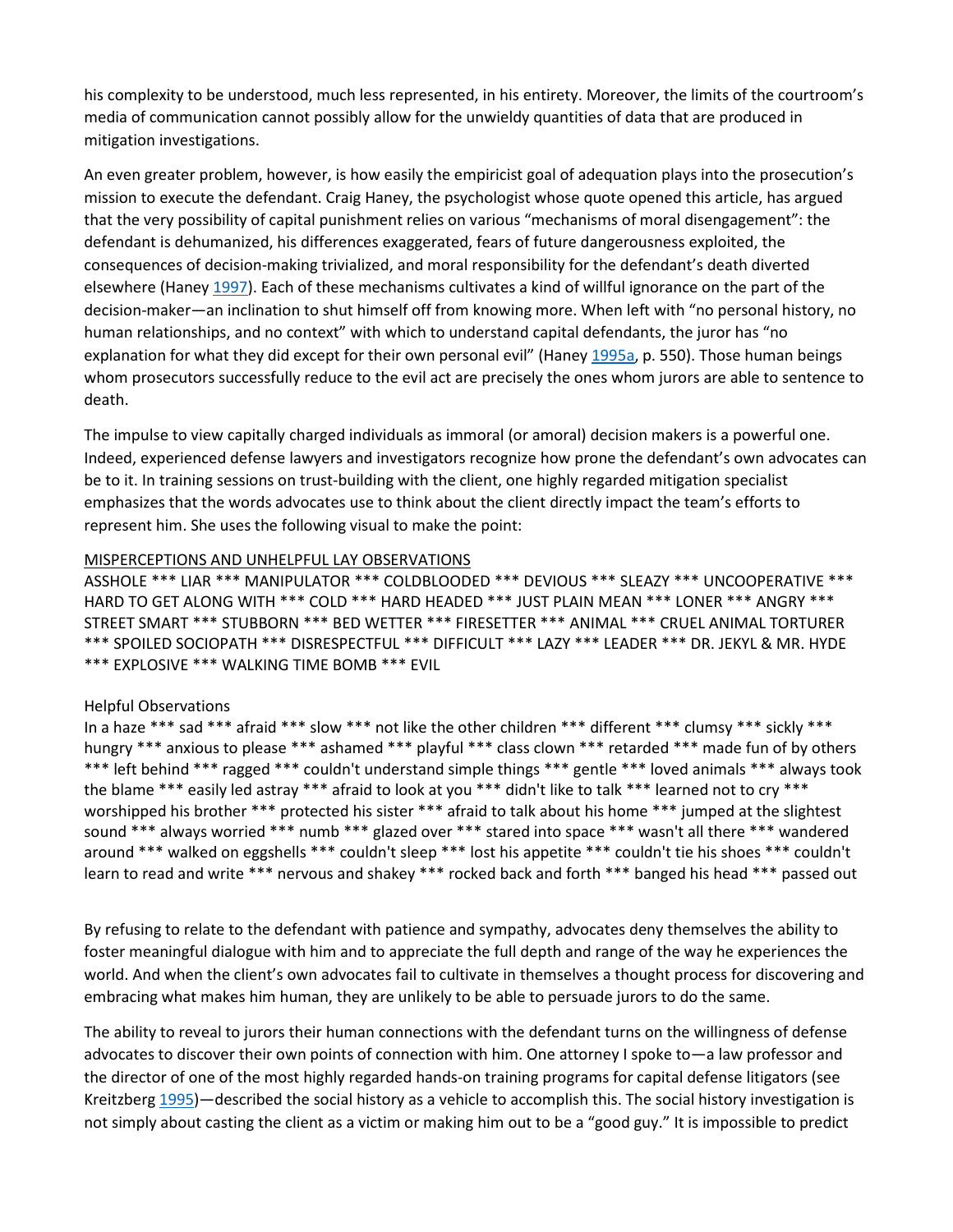what will turn up, so advocates should not shortchange their investigation with predetermined notions. Instead, the goal should be to revel in the impossibility of explaining everything that one could possibly want to know about the defendant.

In so doing, the undertaking of the investigation itself—with its implication that the defendant is worth knowing, and hence worthy of extensive efforts to get to know him—at once presumes and sets out to prove the humanity that lies inside him. This is a critical purpose of the investigative undertaking known as the social history, and one that is distinct from the empiricist project of adequation.

# The Nature of Social History Facts

In a training guide on penalty phase investigations, a veteran mitigation specialist offered the following by way of introduction:

An essential skill in mitigation investigation is the ability *not* to know. You must not jump to conclusions. There are no investigative shortcuts. You must continually reassess the information you have gathered. Capital cases require hundreds of hours of investigation, first to figure out what your client's history is and what went wrong, and second to place that information thematically in the context of various social and scientific disciplines. By grasping at the first theories and information you develop, you may be missing far more persuasive evidence.

The "ability *not* to know" presumes a willingness on the part of the investigating advocate to suspend judgment. As one attorney said to me, the point of "nonjudgmental reception" is to put off "trigger-happy strategizing." According to her, the natural tendency of many lawyers is to cut to the chase, to structure and thereby limit investigation by hewing to a theory of the case. But it is only when the advocate is sufficiently apprised of the facts—when he has figured out what the client's history is—that he can start producing meaningful knowledge about the client—relating that information thematically, by employing the various disciplinary resources at his disposal.

In her prescriptions, this mitigation specialist leans on the empiricist aesthetic in order to justify a kind of generous anticipation. If presentations of strategy are supposed to follow the objective collection of data, then investigation, she insists, must rid itself of pretensions to knowing. Before the construction of knowledge must come discovery, unbiased and unhindered. In consciously resisting the pull of "first theories and information," advocates must anticipate that what seems insignificant at the moment may turn out to be critical down the line. Just about anything carries the potential to become important. Hence, investigators need to take in as much as they can, subjecting themselves to an information-saturated process of immersion. One legal analyst the Reporter for the ABA *Guidelines for the Appointment and Performance of Defense Counsel in Death Penalty Cases* [Footnote3—](https://link.springer.com/article/10.1007/s10612-009-9076-x#Fn3)has noted that capital defense advocacy demands investigations "of an intensity and complexity unknown to any other legal field" (Freedman [2003,](https://link.springer.com/article/10.1007/s10612-009-9076-x#ref-CR18) p. 904). Interviews are conducted, archives pored through, informant networks established. The ranks of data swell. And throughout this all, advocates have their mind on the gargantuan task of obtaining, making sense of, and ultimately communicating to strangers "the fullest information possible" (*Lockett v. Ohio* [1978,](https://link.springer.com/article/10.1007/s10612-009-9076-x#ref-CR54) p. 603) about a human life.

Mitigation's advocates hold the social history to be their most important construct of knowledge. One advocate described the social history as "the bulwark of mitigation." Various commentators have defined the "fundamental task" of mitigation in terms of the need to conduct a social history that is as comprehensive as possible (Leonard [2003,](https://link.springer.com/article/10.1007/s10612-009-9076-x#ref-CR39) p. 1145; also see Miller 2003, p. 1137; White [1993,](https://link.springer.com/article/10.1007/s10612-009-9076-x#ref-CR50) pp. 355-356). For practitioners, the significance of the social history lies in its provision of facts that are relevant not only to sentencing, but also to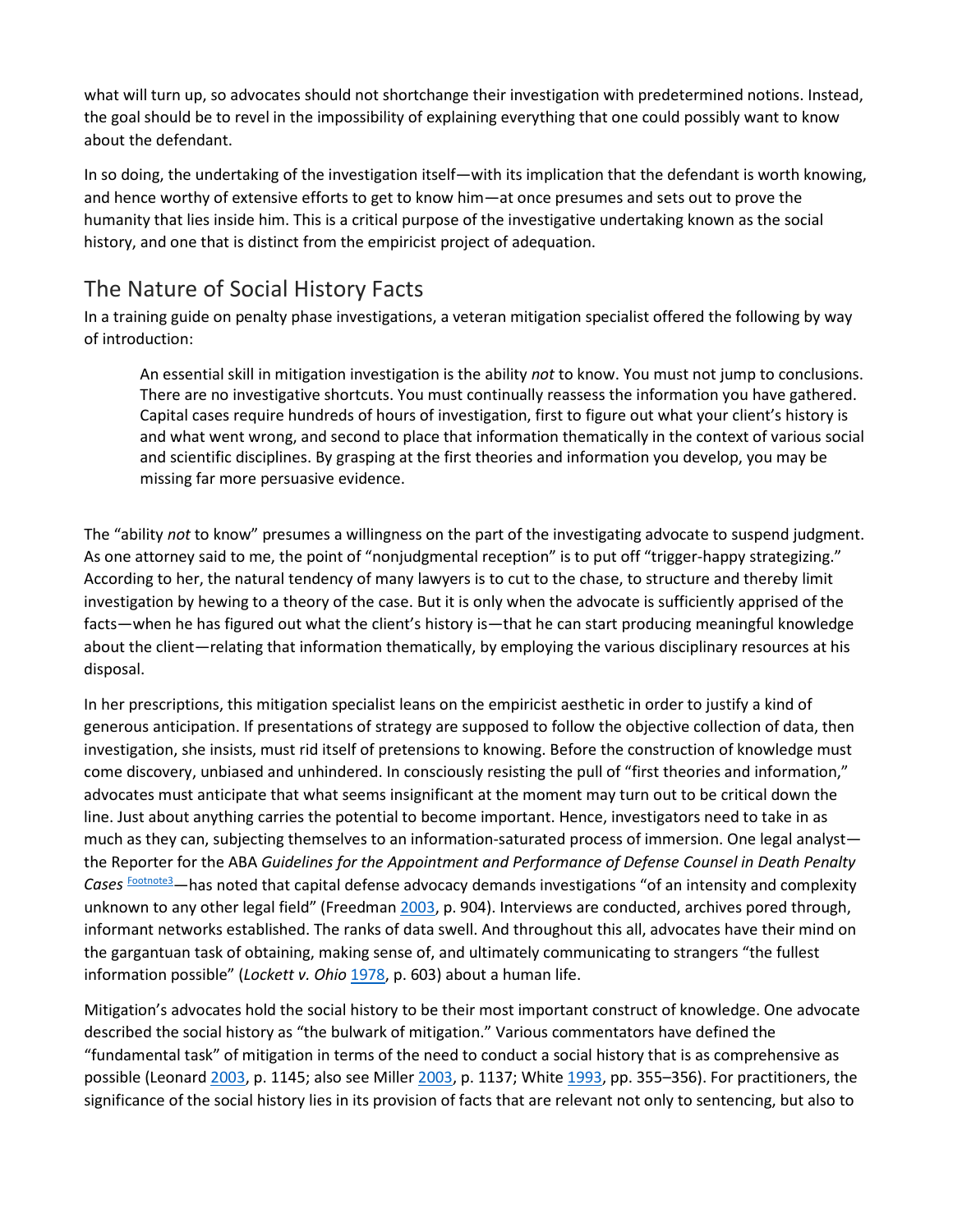legal issues that affect all stages of a capital trial. In a declaration supporting a motion to appoint a mitigation specialist, one investigator writes,

Developing a social history is the crucial first step in determining the range of mitigation evidence that counsel can offer at penalty phase. A social history also serves the purpose of allowing counsel to rebut, defeat, or mitigate evidence offered by the prosecution as aggravation. Finally, a competent mental health evaluation by psychiatrists, neurologists, psychologists, or social workers requires reliable and independently documented data about [*defendant*] that forms the foundation of a social history. Only with properly gathered and documented history can mental health professionals determine the presence, severity and effect of mental disorders and life experiences that affected [*defendant's*] behavior.

Another practitioner specifies the various technical issues that may be affected by mental health evaluations and, by extension, the social history facts that inform them. The excerpt below appears in a statement submitted to the court to explain the purpose of mitigation investigations:

The social history is the necessary first step in any reliable determination of the offender's mental state at the time of the offense, the reliability and voluntariness of any statements or admissions made to law enforcement or others, competency to aid and assist counsel and to understand the nature of the proceedings, competency to waive any rights that are afforded him, and, of course, presence of mitigation.

On several levels, the law presumes that the defendant possesses uncompromised agency as a decision-maker who has the capacity to navigate the procedures before him. By bringing various challenges to this presumption through the vocabulary of mental health, defense advocates create opportunities to frontload evidence that exposes the client's impairments and vulnerabilities. But before this can happen, investigation must be conducted, empirically, as the "necessary first step" to accumulate credible information upon which legal arguments can be based.

The social history thus provides a knowledge base not only for the substance of the penalty defense proper, but also for a variety of technical matters that can prefigure it. The wide-ranging, heavily empirical work of data collection that goes into the mitigation investigation creates a pool of information with which to create different kinds of knowledge—challenges on procedural grounds, proof of affirmative defenses, counterfactual claims to contest the government's allegations, psychological profiles, childhood tales, character sketches, historical narratives, reconstructions of different worlds of meaning. To understand the adaptive nature of social history facts requires a closer examination of what, exactly, those foundational facts are about, and how they become manifest as artifacts of information. I elaborate on these facts to impart a better sense of the qualitative nature—and the quantitative unwieldiness—of the "givens" that comprise social history "data."

According to one of the leading academics and testifying social historians in the field of mitigation (see Andrews [1991\)](https://link.springer.com/article/10.1007/s10612-009-9076-x#ref-CR3), every aspect of the defendant's social history needs to be contextualized in broader ecological and socio-cultural factors. The social history serves as a source of facts that help to explain how larger forces of history, politics, ethnic and racial conflict, war, population movements, resource distribution, and institutional dynamics bear out in concrete, on-the-ground effects on people's lives. In order to foster an appreciation for an individual's situated position in time and space, mitigation investigators typically research at least three generations of the defendant's family. At a minimum, competent advocates learn about his grandparents, parents, and the defendant himself along with his siblings. Usually, there is some investigation of his great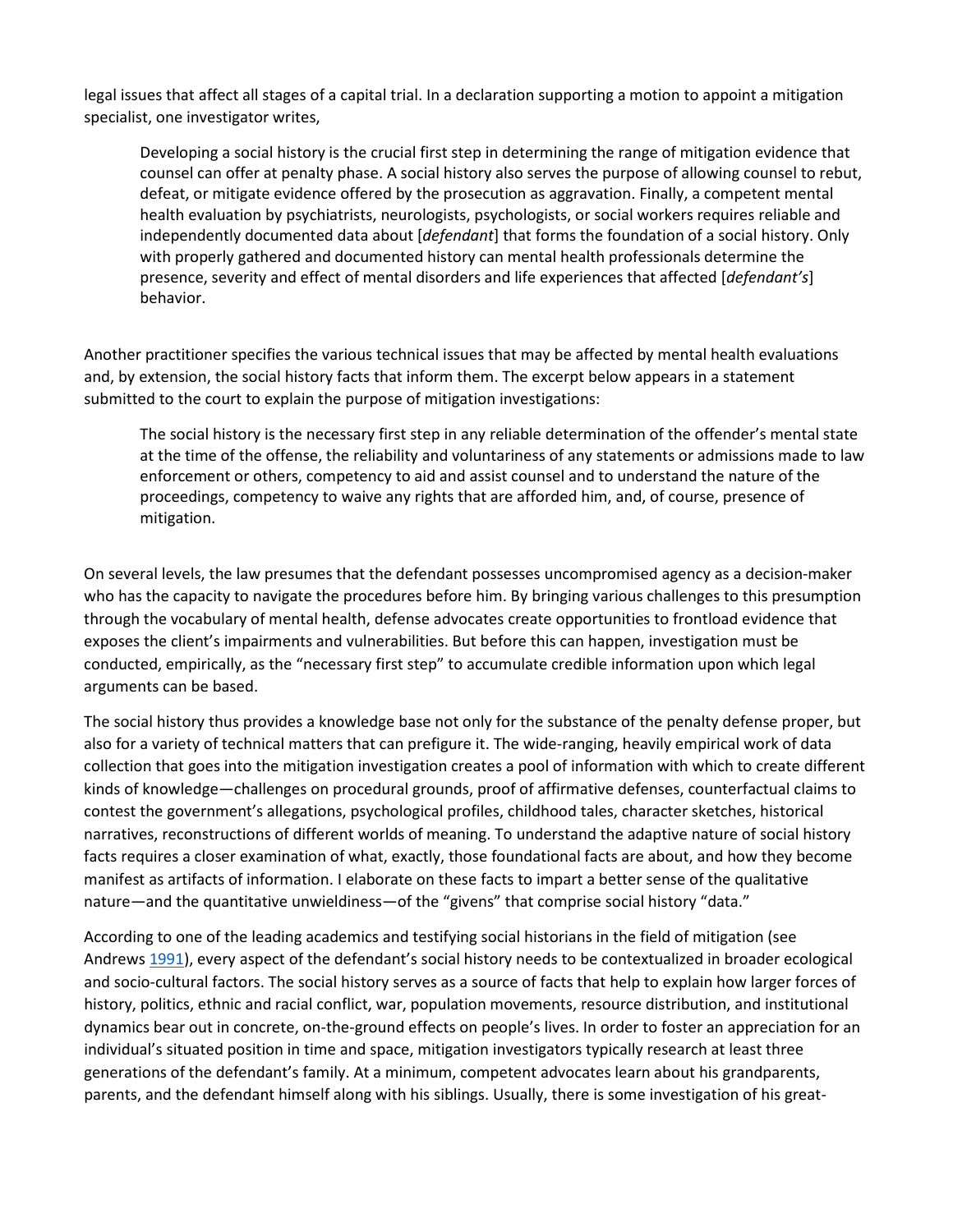grandparents' generation. Almost always, practitioners recommend meeting and getting records for the client's own children, if he has any.

The social history chronicles the defendant's own life beginning with the circumstances surrounding birth—as one mitigation specialist put it, "vulnerabilities that exist from the moment of conception." But while the Supreme Court has expressly called for explorations of the diverse frailties of humankind, advocates are interested not only in how such frailties may have overwhelmed him. They also ask how the client may have desperately, even heroically, attempted to overcome them. Investigators are careful to account for the nature of the client's relationship, the mother's health during pregnancy, any complications that may have arisen in utero or postpartum, the quality of early health care, and whether the client's mother experienced birth or aftercare problems with any of her other children. For the defendant's development up to the age of eighteen, the social history pools hundreds of facts that speak to a variety of issues: developmental support; various aspects of the interpersonal dynamics within the household (emotional nurturance, communication, approaches to problem solving, values, authority structure, discipline, coalitions within the family, caregivers' perceptions of their status vis-à-vis the wider community); signs of abuse, neglect, or sexual exploitation; housing conditions (frequency of moves, transience, quality of living environment); physical and mental health; social networks; religious beliefs; substance abuse by the defendant or household members; major losses or psychological trauma; educational and employment experience; sexual maturity; skills development; the presence or lack of mentors; ethnic or cultural community context; and involvement with formal institutions (law enforcement, social services, courts, the military).

Exploration of the client's adulthood focuses on social relations (with family, co-workers, neighbors, friends, and intimate partners), conditions of habitation, daily living routines, employment and education, military service, contributions to community, substance abuse, physical health, mental health, self-perceptions, and criminal involvement. Advocates emphasize that investigation does not stop with the client's arrest for the capital crime. The U.S. Supreme Court has held that jurors are entitled to consider the testimony of jailers and visitors as evidence in mitigation (see *Skipper v. South Carolina* [1986\)](https://link.springer.com/article/10.1007/s10612-009-9076-x#ref-CR56). This type of evidence has attracted greater attention with judicial rulings on the question of the defendant's "future dangerousness" in prison—whether the fact that he has killed before indicates that he will pose a safety risk for prison staff and fellow inmates. Supreme Court cases have upheld the admissibility of future dangerousness evidence offered by the prosecution as long as the defense can present evidence in rebuttal (see *Ake v. Oklahoma* [1985;](https://link.springer.com/article/10.1007/s10612-009-9076-x#ref-CR51) *Barefoot v. Estelle* [1983\)](https://link.springer.com/article/10.1007/s10612-009-9076-x#ref-CR52). Advocates believe, and academic research suggests, that the issue of future dangerousness is always prominent on the minds of sentencers, regardless of whether the prosecution argues it, or whether statutes explicitly require its consideration (Blume et al. [2001\)](https://link.springer.com/article/10.1007/s10612-009-9076-x#ref-CR8). With these various developments, forward-looking evidence about the postarrest experiences of the client's adult life have come to figure as an essential aspect of the social history. The emphasis on adjustment to confinement resonates with recent attention in the practice and in the academy on the impact of execution on the client's families, and especially on his children (see, e.g., Beck et al. [2003,](https://link.springer.com/article/10.1007/s10612-009-9076-x#ref-CR4) [2007;](https://link.springer.com/article/10.1007/s10612-009-9076-x#ref-CR5) King and Norgard [1999\)](https://link.springer.com/article/10.1007/s10612-009-9076-x#ref-CR31).

Knowledge about the people with whom the client lived is a critical component of the social history—in particular, facts about those who ostensibly bore the responsibility of raising him. Important considerations pertaining to caretakers include their level of social functioning, occupation, educational level, parenting styles (especially with regard to how they responded to what happened to their children outside the home), mental retardation, mental illness, learning disabilities, substance abuse, medical conditions and medications, disabilities, experiences of violence or sexual abuse, witnessing of others' victimization, and criminal involvement. Facts about the defendant's relations with extended family overlap with many of these concerns. As with broader factors of ecological and socio-cultural context, the defendant's relationships with caretakers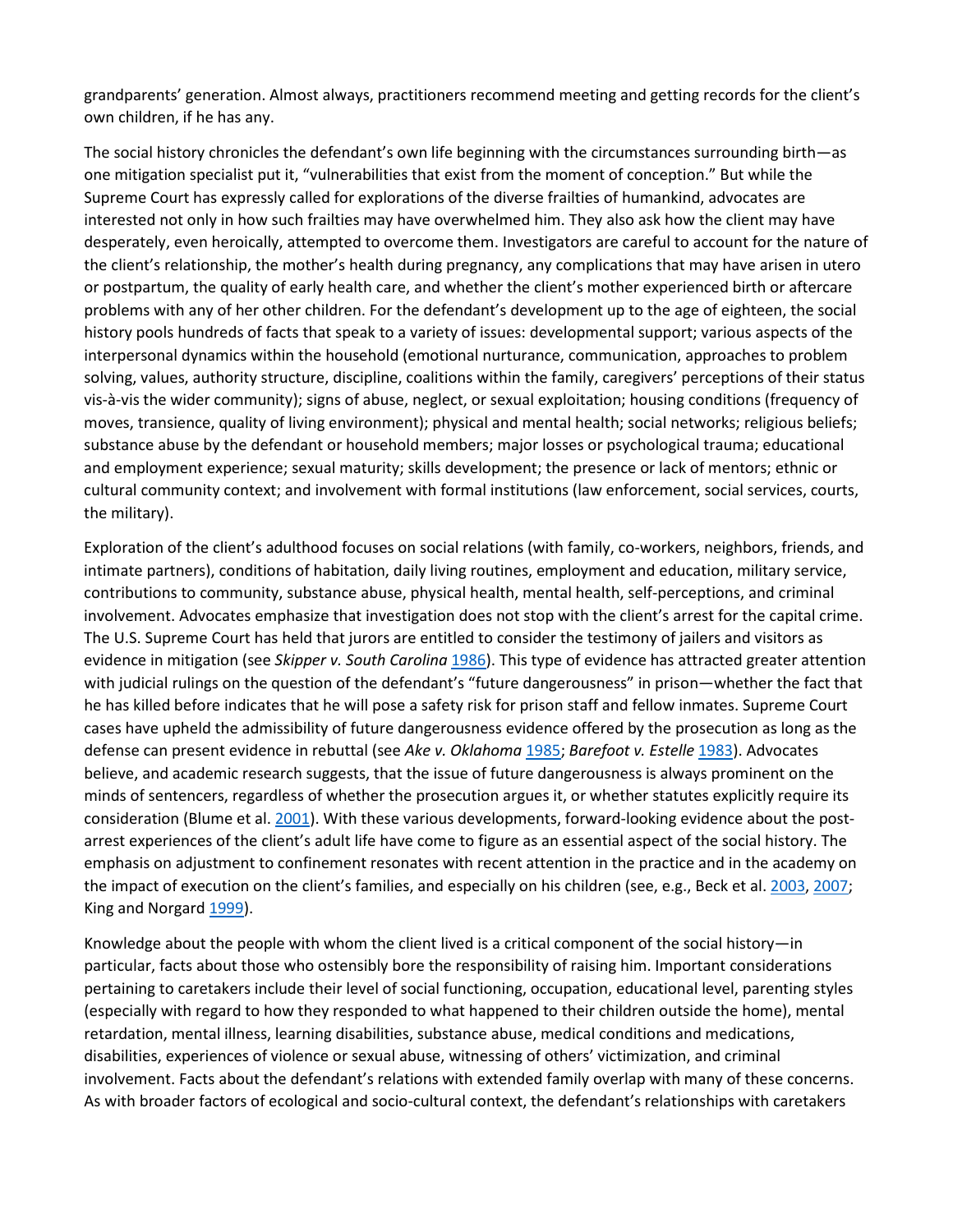and extended family are assessed at each stage of the defendant's developmental trajectory, from the prenatal period on through infancy, early childhood, school-age years, early and late adolescence, and adulthood.

# Academic Disciplines and The Application of Theory

The resistance of "first theories and information" leads not only to the generous receptivity of data; it also inspires a roving search for various theoretical orientations toward knowledge. In the office of the mitigation investigation agency that served as my home base for fieldwork, the bookshelves hold works by criminologists, psychiatrists, psychologists, sociologists, anthropologists, historians, philosophers, geographers, statisticians, scholars of jurisprudence, critical theorists of race, gender, and sexual orientation, journalists, artists, novelists, and religious figures. In a working paper on mitigation investigations circulated in the community, advocates talk about the ecometric theory of Raudenbush and Sampson [\(1999\)](https://link.springer.com/article/10.1007/s10612-009-9076-x#ref-CR41); the emphasis on neighborhood by Chicago School sociologists Shaw and McKay [\(1969\)](https://link.springer.com/article/10.1007/s10612-009-9076-x#ref-CR48); Bronfenbrenner's [\(1979\)](https://link.springer.com/article/10.1007/s10612-009-9076-x#ref-CR9) work on the ecology of human development, theories of trauma from Judith Herman [\(1992\)](https://link.springer.com/article/10.1007/s10612-009-9076-x#ref-CR28); Glueck and Glueck's [\(1950\)](https://link.springer.com/article/10.1007/s10612-009-9076-x#ref-CR20) conceptualizations of juvenile delinquency; and Elijah Anderson's [\(1999\)](https://link.springer.com/article/10.1007/s10612-009-9076-x#ref-CR2) ethnography on the code of the streets.

I return to the passage from the introductory guide to mitigation, which advised to begin with what is known to be fact, empirically, and then to use theory to create stories, testimony, proof, and legal arguments out of it. There are a couple of curious aspects to note about these instructions. First, the empirical fiction of a-theoretical data is recognized by practitioners to be a fiction. I quote here from an article on the mental health dimensions of mitigation, taken from a periodical for criminal defense practitioners:

In the context of mitigation (as opposed to treatment), diagnostic precision is less significant than a rich and detailed inventory of symptoms, a carefully chronicled phenomenology of the client's mental anguish. Mitigation is an area where the law does not ask what mental disease or defect affects an individual's present functioning or mental state at the time of the offense. Instead, the law asks how individual frailties manifested over the course of a lifetime, whether through co-occurring mental disorders or chronic and episodic manifestations of one disorder…It is the symptoms themselves which are capable of evoking empathy and kinship, by providing context, explanation, and insight into the world as the capital client experiences it.

As these particular commentators see it, the theory of mitigation proper, as it were, centers on empathetic ties, contextual explanation, and personalized experience. Theory is everywhere in this business; and advocates acknowledge that the practice of mitigation is itself already theorized, such that its theorizations may be at once influenced by and in tension with those of the academic disciplines.

The second observation concerns the introductory guide's emphasis on academic knowledge. Practitioners realize and preach that the most effective courtroom testimony comes not from academic experts, but from lay witnesses, whom jurors view to have more organic and thus more credible relationships with the defendant (Sundby [1997\)](https://link.springer.com/article/10.1007/s10612-009-9076-x#ref-CR49). In a declaration on the presentation of mental health issues, an attorney stated, "Experts must highlight and emphasize the important facts about the client and relate their opinions to those facts. Their opinions must be presented as an aid to understanding the facts, not as the primary facts." Moreover, when jurors do find expertise persuasive, they tend to favor presentations that are based more on clinical encounters than academic science (Krauss and Sales [2001\)](https://link.springer.com/article/10.1007/s10612-009-9076-x#ref-CR33).

What, then, is at stake for advocates in making social history facts out to be untheorized, even though they really are? And why should the academy be the source of the conceptual technology that theorizes them, even though courtroom actors are skeptical of disciplinary expertise? Or, to put it another way, why hold facts out to be so matter-of-fact, and why hold theory out to be so theoretical?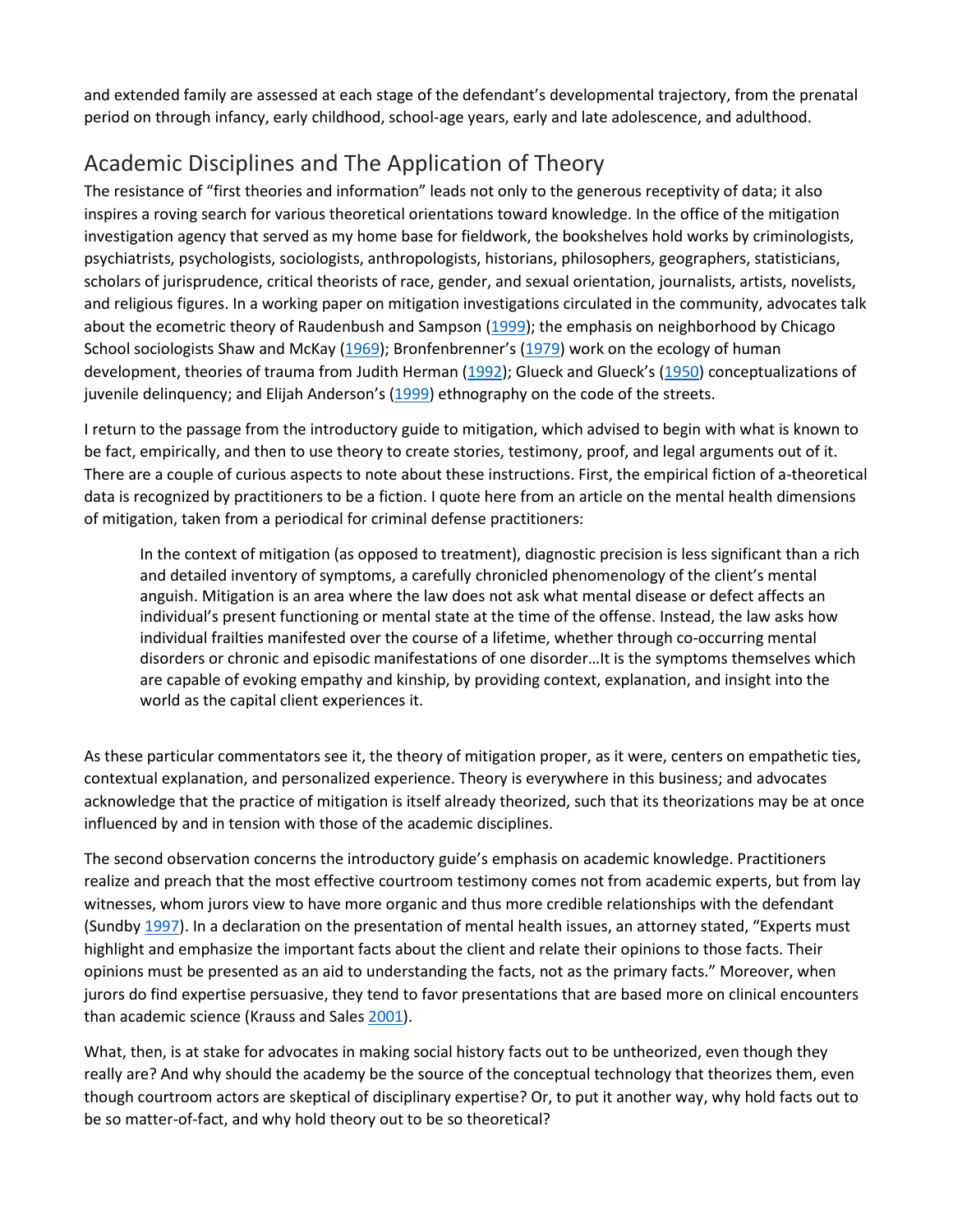For the purposes of investigation's work of collecting information, it is not the theory that is so important, but the "new" data that it generates. Theory has considerable influence on the kinds of data produced in the social history. In the paper draft mentioned above, e.g., advocates explore an "ecological–transactional" approach patterned on models advanced in the field of developmental psychology (see Belsky [1980;](https://link.springer.com/article/10.1007/s10612-009-9076-x#ref-CR6) Bronfenbrenner [1979;](https://link.springer.com/article/10.1007/s10612-009-9076-x#ref-CR9) Cicchetti and Lynch [1993\)](https://link.springer.com/article/10.1007/s10612-009-9076-x#ref-CR11). This theory "provides a structure in which to situate the capitally charged client within his/her family dynamic; and to place the client's relationship with family into the neighborhoods he/she was raised and lived in; and to place the family and neighborhood within the broader social environment of his/her life and the social institutions with which he/she had contact." The authors emphasize the importance of delineating the relationships between these nested levels of influence. Consequently, they urge that the social history investigation incorporate a number of additional types of documentary evidence—among them, census records on demographics, public assistance rates, child care burdens, voting percentages, and health insurance coverage; environmental exposure records pertaining to neurotoxic chemicals, and the proximity of these substances to residential neighborhoods and areas where children congregate; information that reflects social participation rates, including volunteering activities and the presence of community organizations; business records that indicate the number and kinds of businesses in the client's community, as well as the individuals or entities who own them; and housing records that document turnover rates, vacancies, proportion of renters versus owners, the percentage of homes with active versus cancelled utilities services, and housing code violations. During the penalty hearing, jurors may learn of this data. They may develop a genuine appreciation for the thick interconnections between client, family, neighborhood, and social environment. But in all likelihood, they will never hear bookish talk of the "ecological– transactional" model that drew investigators to this information.

Thus, one reason that advocates portray theory to be theoretical is because in performing the "empirical" task of data-collection, they wish to underscore the production of data. During the investigation phase, the aim of invoking academic analysis is the discovery of more data, not the theorized presentation of information to jurors. Of course, some disciplinary resources may fit quite readily into representations made to the court. This is particularly true if academic insights can be conveyed through lay witnesses or firsthand clinical opinions. But with respect to investigation, as opposed to representation, advocates have tapped academic theory as a source of knowledge production to appropriate for their ends. By treating data as if they lie "out there," to get a hold of, and by treating theory as if it lies "in the books," to become informed about, mitigation's practitioners wish to foreground the generously receptive work of mediation that lies in between them—the process of informedgetting-*cum*-getting-informed that transacts theory and data.

This is the work of method. Here, what is significant is not the substance of the particular data that investigators find, but the very carrying-on of the investigative process. In a sense, then, the social history investigation is circular in its self-perpetuation. The anticipation of human connections to be found produces a posture of receptivity that leads to provisional findings. These findings fuel a sense of anticipation of even more human connections to be made, and validates a continued sense of receptivity. In the eyes of mitigation's advocates, the humanity of the client is proven even as it is presumed.

To be sure, the empiricist project of procuring "found" data is a crucial aspect of mitigation investigations, and the academic disciplines can help to do that. Indeed, the empiricist vision of early law and society studies had the social sciences providing the facts with which to improve the policies that drive law. As Lawrence Friedman writes of this traditional view, "[P]olicy is policy. Ideally it should be based on sound foundations: facts, data, knowledge" [\(2005,](https://link.springer.com/article/10.1007/s10612-009-9076-x#ref-CR19) p. 15). But once again, capital defense practitioners fear that the representational abstractions they draw from the client's life will never be adequate to the profound scope of his humanity. In addition to carrying out empiricism as usual, advocates use the diverse application of theory as a means for placing the "same" data in multiple frames. This theoretical frame-shifting leads to unrecognized insights and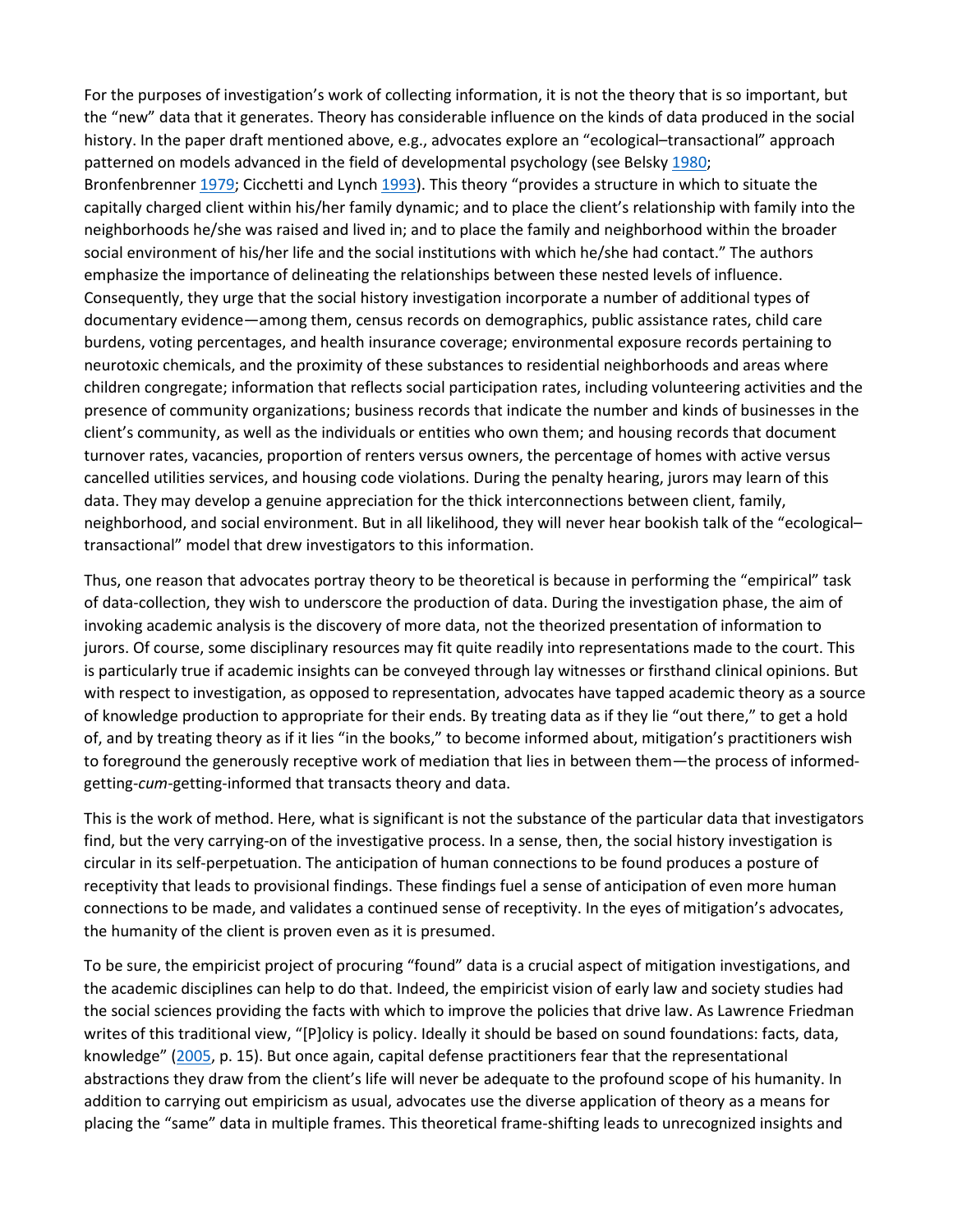unexpected leads for data, none of which could have been foreseen at the outset. The mediational work of method keeps advocates engaged with information by fostering a sense of anticipation about unpredictable connections yet to be made.

It is the very *dis*inclination of jurors to engage that allows for the denial of his human nature, and the possibility of his death. Especially significant for advocates, then, is to begin by affirming the client's humanity in their own minds, by deliberately perpetuating their own engagement with information. The social history investigation is engagement "in the rough," so to speak, as advocates originally bring themselves to experience it. I cite a popular refrain of mitigation's advocates: attorneys themselves must be willing to understand what they can about the defendant before asking jurors to do the same. The transactions of academic theory with data exert frame-shifting effects that perpetuate an advocates' own engagements with respect to investigation.

### Conclusion

### The Transactions of "Context"

This article has attempted to provide a descriptive account of the social history investigation in capital sentencing defense advocacy. I began with a broad sketch of the epistemological underpinnings of mitigation investigations. Even though the social history is nominally directed toward the eventual presentation of the client's humanity, I suggested that a more fundamental objective is for defense advocates to establish their own human connections with the defendant. In order to accomplish this, advocates must resist their own tendency to equate the defendant with evil—the same kind of reductionist adequation that enables sentences of death. Thus, even as the social history subscribes to the empiricist aesthetic of investigation-then-representation, it sidesteps the empiricist goal of adequation. By way of conclusion, I underscore the self-perpetuating dimension of the social history with some thoughts on the idea of "context."

In a volume devoted to the notion of context, Roy Dilley describes contexts as "sets of connections construed as relevant to someone, to something or to a particular problem, and this process yields an explanation, a sense, an interpretation for the object so connected" [\(1999,](https://link.springer.com/article/10.1007/s10612-009-9076-x#ref-CR16) p. 2). Context refers to the connections that are deemed pertinent to the object being contextualized. The quality of different contextual frames is defined by different notions of what it means to be relevant to the object in question. In this sense, shifts in context are possible only if there are shifts in judgment about what is relevant and, by implication, what is expendable. It then becomes important to ask who is making those judgments. Contextualizations of an object require that the perceiver's relation with that object also be contextualized. If empiricist adequation aspires to equate objects with their representations, the shifty nature of context upsets the project. Context challenges the representer's role in constructing objects to be so. The "same" object can appear quite different in other contextual frames. The onlooker begins to question why he has taken that object for granted, how he has done so, and what more remains to be known.

Given Amsterdam's thoughts on the importance of humanizing connections, it is perhaps not surprising how frequently the idea of context is invoked in the practice of mitigation. Writing for a periodical for criminal defense practitioners, two experienced advocates declare that the purpose of social history is to "put [] into context *every* event, person, institution and environment—often going back several generations—that has had an impact on the defendant" (my emphasis). The psychologist Haney observed in an interview with me that context-building makes the social history "the most effective tool in mitigation." First, it offers facts to make various audiences curious about the whole person of the defendant; and second, it allows information to be packaged in any number of ways to strike a chord with the intended audience.

Haney's thoughts merit careful consideration for what they imply about method. Clearly, the notion of "context" is theoretically fraught. From a methodological standpoint, however, the content of its multiple and variegated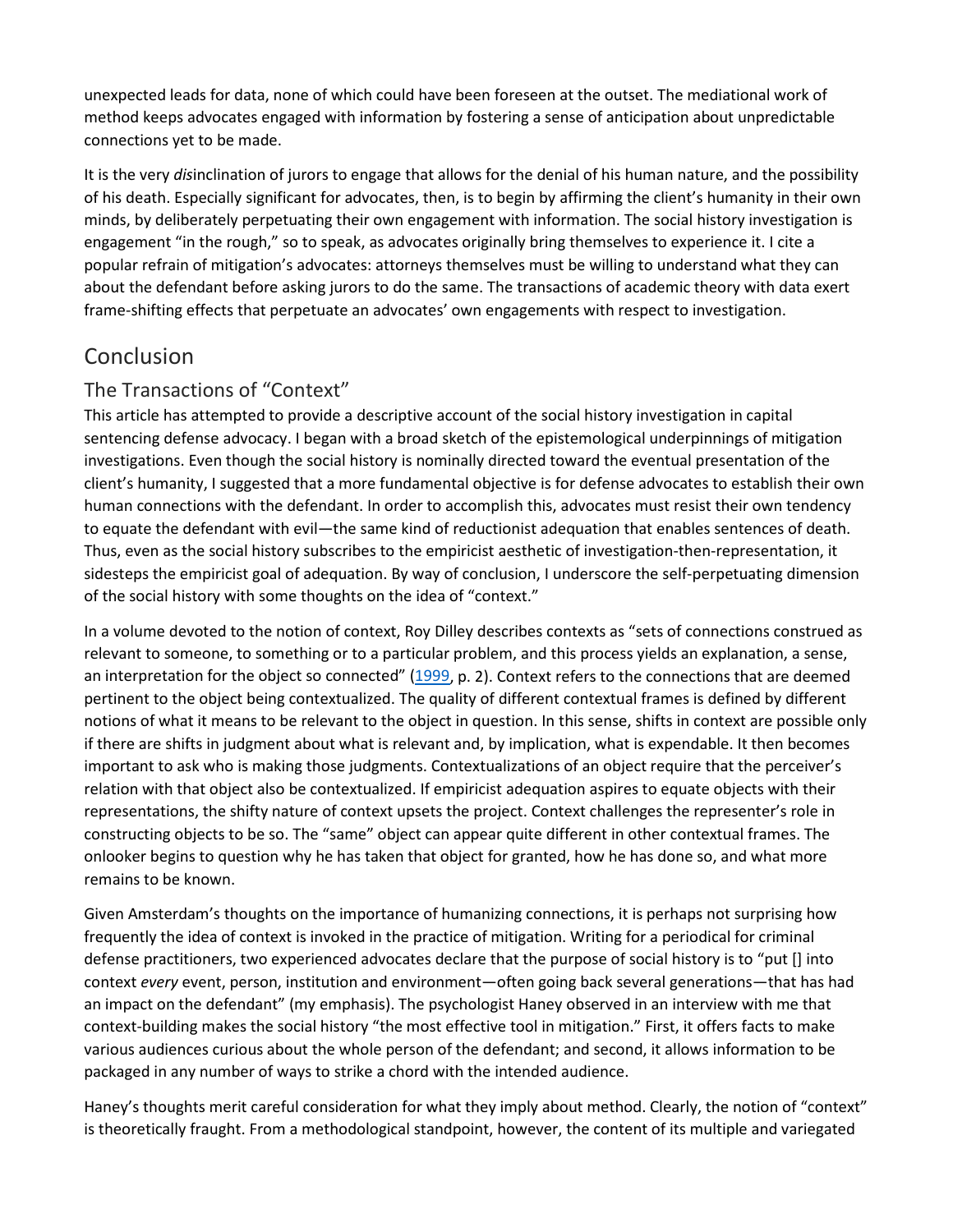theorizations is just as important as the doing of multiplication and variegation itself. As Haney explained to me, one of the messages of mitigation done right is that the capital offense is but one event of many during the client's lifetime. As a working document, a social history chronology typically records information as "events." A comprehensive document can include hundreds of these entries; hence, the popular refrain in the defense community that "the client is more than the crime."

With the multiplication of events come redefinitions of what comprises an event, reformulations of how events are related to one another, and the diversification of contextual theorizations to explain each of these events and their interconnections. Theory offers myriad ways to shuffle and reshuffle information, to frame and reframe context. For example, one can explain institutional factors of destitution to describe the defendant's rotten social background (Delgado [1985\)](https://link.springer.com/article/10.1007/s10612-009-9076-x#ref-CR15); trace the effects of violence on life course events (Johnson et al. [1997\)](https://link.springer.com/article/10.1007/s10612-009-9076-x#ref-CR29); outline the ties between genes and environment in a disease theory of mitigation (Kirchmeier [2004\)](https://link.springer.com/article/10.1007/s10612-009-9076-x#ref-CR32); emphasize the facts that speak to the philosophical aspects of the death penalty's moral appropriateness for the client (Bilionis [1991\)](https://link.springer.com/article/10.1007/s10612-009-9076-x#ref-CR7); undercut the applicability of American legal constructs by considering the client's cultural perspective (Renteln [2004\)](https://link.springer.com/article/10.1007/s10612-009-9076-x#ref-CR42); or incorporate into the practice the disciplinary tools of social work (Schroeder [2003\)](https://link.springer.com/article/10.1007/s10612-009-9076-x#ref-CR17) or forensic psychology (Fabian 2003).

As long as the contours of context are malleable through theory, the potential always exists for new insights and unearthed stores of data. Of course, it is impossible to investigate "*every* event, person, institution and environment" in terms of every single context conceivable. Advocates are quite realistic about this. But as far as the perpetuation of method is concerned, it is the continued production of connections and reconnections that could not have been foreseen that is really the point. Context, then, is an effective conceptual tool that encourages advocates to continually reassess their data, finding different ways to remain ever curious about the lives they seek to represent. As advocates advocate the defendant's humanity to themselves, the processes that go into social history investigation remain eminently empirical, even if not necessarily empiricist.

### **Notes**

- 1. These decisions followed *Furman v. Georgia* [\(1972\)](https://link.springer.com/article/10.1007/s10612-009-9076-x#ref-CR53), in which a highly fractured Supreme Court had come to the conclusion that capital jurors, under the statutory schemes that then existed, enjoyed an impermissible level of discretion in administering death sentences. *Furman* resulted in a nationwide moratorium on executions. The *Woodson* ruling, which called for separate trials for guilt-innocence and sentencing, was one of five decisions in 1976 that allowed for the death penalty's reinstatement by establishing provisions to control juror discretion.
- 2. Historians of science have explained the conceptual development of fact by situating the construction of knowledge within the social conditions of seventeenth century scholarship (see, e.g., Daston [1991;](https://link.springer.com/article/10.1007/s10612-009-9076-x#ref-CR12) Shapin [1994;](https://link.springer.com/article/10.1007/s10612-009-9076-x#ref-CR44) Shapin and Schaffer [1985\)](https://link.springer.com/article/10.1007/s10612-009-9076-x#ref-CR45). These were acrimonious times for intellectual debate. Sensing the paralyzing effects of such bitter rivalries, scholars came to believe that some foundational type of knowledge—one that everyone could accept to be theoretically impartial—was necessary in order to establish a space for civil dialogue. "Facts" became a kind of consensus knowledge, buttressed by the approval of a community of gentleman witnesses, on which scholarly exchange could then proceed.

Well before these debates in the academic circles of natural philosophy, Anglo jurisprudence had established the idea of fact as a particular event whose fact-uality was determined by an impartial group of peers. Shapiro [\(1991,](https://link.springer.com/article/10.1007/s10612-009-9076-x#ref-CR46) [2000\)](https://link.springer.com/article/10.1007/s10612-009-9076-x#ref-CR47) offers a textured account of how the category of fact evolved through law's effects on philosophy, and vice versa.

3. Although the American Bar Association is a professional organization for the nation's legal community in general, and not a legislative or judicial body, its guidelines for capital defense lawyers (see American Bar Association [2003\)](https://link.springer.com/article/10.1007/s10612-009-9076-x#ref-CR1) have arguably taken on the force of law with the Supreme Court's ruling in *Wiggins v. Smith* [\(2003\)](https://link.springer.com/article/10.1007/s10612-009-9076-x#ref-CR57). There, the majority observed that the court's justices "long have referred" to the ABA criteria as "well-defined norms" with respect to quality of representation (p. 524).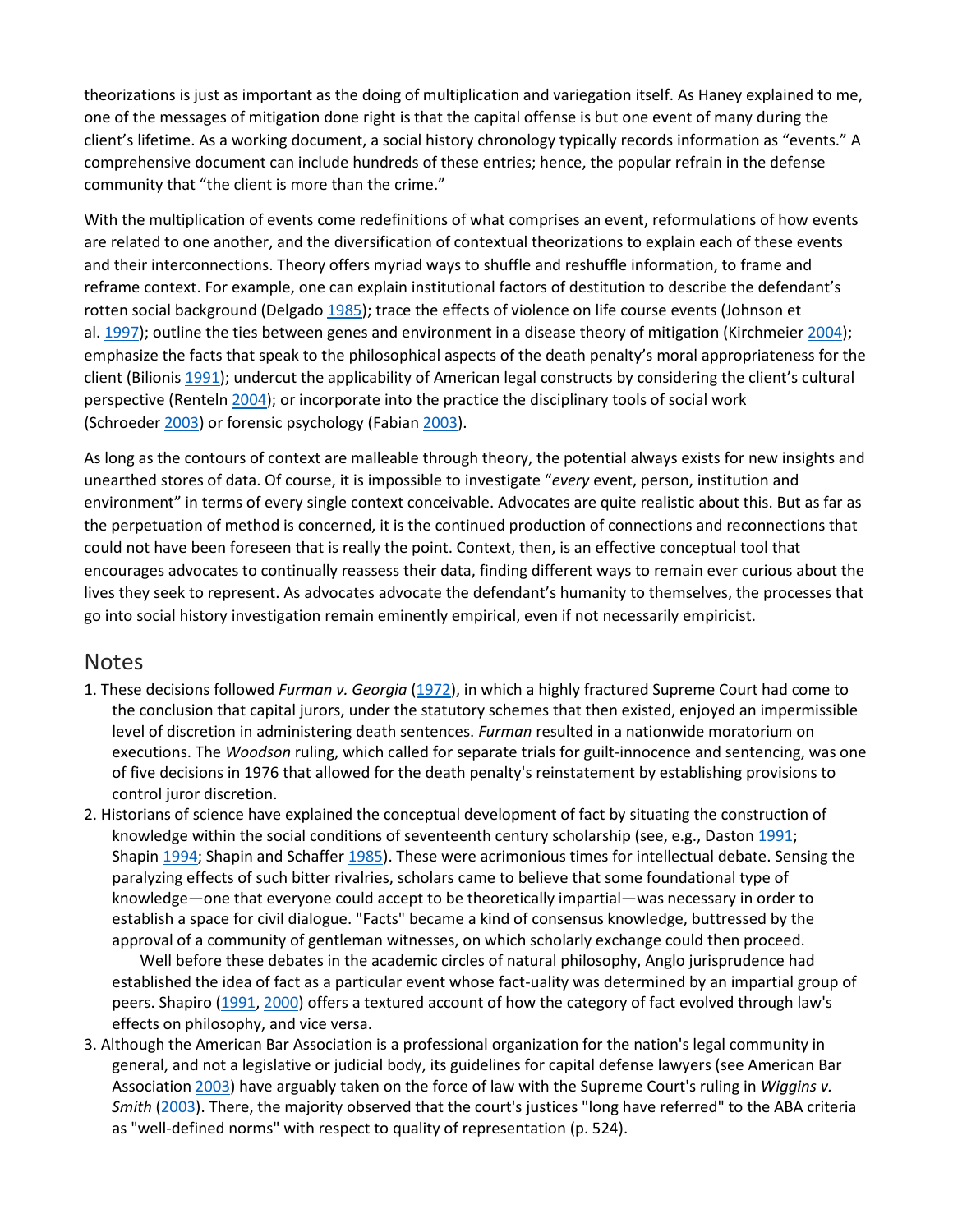### References

American Bar Association. (2003). *Guidelines for the appointment and performance of defense counsel in death penalty cases*. Retrieved July 31, 2007,

from [http://www.abanet.org/deathpenalty/resources/docs/2003Guidelines.pdf.](http://www.abanet.org/deathpenalty/resources/docs/2003Guidelines.pdf)

- Anderson, E. (1999). *Code of the streets: Decency, violence, and the moral life of the inner city*. New York: W. W. Norton and Company.
- Andrews, A. B. (1991). Social work expert testimony regarding mitigation in capital sentencing proceedings. *Social Work, 36*(5), 440–445.
- Beck, E., Blackwell, B. S., Leonard, P. B., & Mears, M. (2003). Seeking sanctuary: Interviews with family members of capital defendants. *Cornell Law Review, 88*, 382–418.
- Beck, E., Britto, S., & Andrews, A. B. (2007). *In the shadow of death: Restorative justice and death row families*. Oxford: Oxford University Press.
- Belsky, J. (1980). Child maltreatment: An ecological integration. *American Psychologist, 35*(4), 320–335.
- Bilionis, L. D. (1991). Moral appropriateness, capital punishment, and the *Lockett* doctrine. *Journal of Criminal Law and Criminology, 82*, 283–333.
- Blume, J. H., Garvey, S. P., & Johnson, S. L. (2001). Future dangerousness in capital cases: Always 'at issue'. *Cornell Law Review, 86*, 397–410.
- Bronfenbrenner, U. (1979). *The ecology of human development*. Cambridge, MA: Harvard University Press.
- Caldwell, H. M., & Brewer, T. W. (2008). Death without due consideration?: Overcoming barriers to mitigation by "warming" capital jurors to the accused. *Howard Law Journal, 51*, 193–250.
- Cicchetti, D., & Lynch, M. (1993). Toward an ecological/transactional model of community violence and child maltreatment: Consequences for children's development. *Psychiatry, 56*, 96–118.
- Daston, L. (1991). Baconian facts, academic civility, and the prehistory of objectivity. *Annals of Scholarship, 8*, 337–363.
- Dear, P. (1995). *Discipline and experience: The mathematical way in the scientific revolution*. Chicago: University of Chicago Press.
- Dear, P. (2001). *Revolutionizing the sciences: European knowledge and its ambitions, 1500–1700*. Princeton, NJ: Princeton University Press.
- Delgado, R. (1985). 'Rotten social background': Should the criminal law recognize a defense of severe environmental deprivation? *Law and Inequality, 3*, 9–90.
- Dilley, R. (Ed.). (1999). *The problem of context*. Oxford: Berghahn Books.

Fabian, J. M. (2003). Death penalty mitigation and the role of the forensic psychologist. *Law and Psychology Review, 27*, 73–120.

- Freedman, E. M. (2003). Introduction. *Hofstra Law Review, 31*(4), 903–912.
- Friedman, L. M. (2005). Coming of age: Law and society enters an exclusive club. *Annual Review of Law and Social Science, 1*, 1–16.
- Glueck, S., & Glueck, E. (1950). *Unraveling juvenile delinquency*. New York: The Commonwealth Fund.
- Goodpaster, G. (1983). The trial for life: Effective assistance of counsel in death penalty cases. *New York University Law Review, 58*, 299–362.
- Haney, C. (1994). Deciding to take a life: Capital juries, sentencing instructions, and the jurisprudence of death. *Journal of Social Issues, 50*(2), 149–176.
- Haney, C. (1995a). The social context of capital murder: Social histories and the logic of mitigation. *Santa Clara Law Review, 35*, 547–609.
- Haney, C. (1995b). Taking capital jurors seriously. *Indiana Law Journal, 70*, 1223–1232.
- Haney, C. (1997). Violence and the capital jury: Mechanisms of moral disengagement and the impulse to condemn to death. *Stanford Law Review, 49*, 1447–1486.
- Haney, C. (2004). Condemning the other in death penalty trials: Biographical racism, structural mitigation, and the empathetic divide. *DePaul Law Review, 53*, 1557–1589.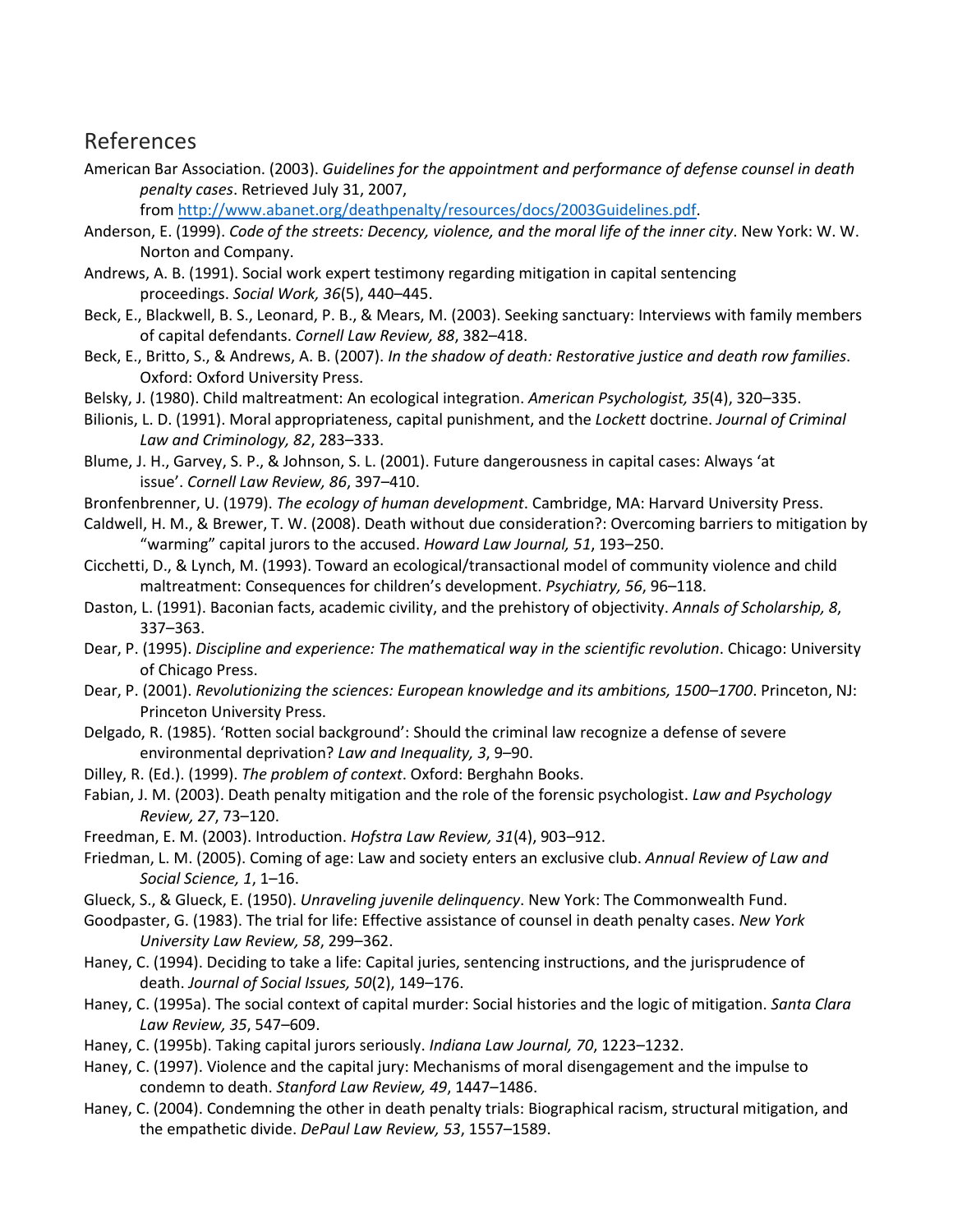- Haney, C. (2005). *Death by design: Capital punishment as a social psychological system*. Oxford: Oxford University Press.
- Herman, J. (1992). *Trauma and recovery*. New York: Basic Books.
- Johnson, J. H., Jr., Farrell, W. C., Jr., & Sapp, M. (1997). African American males and capital murder: A death penalty mitigation strategy. *Urban Geography, 18*, 403–433.
- Keane, W. (2003). Semiotics and the social analysis of material things. *Language and Communication, 23*, 409– 425.
- King, R., & Norgard, K. (1999). What about our families? Using the impact on death row defendants' family members as a mitigating factor in death penalty sentencing hearings. *Florida State University Law Review, 26*, 1119–1176.
- Kirchmeier, J. L. (2004). A tear in the eye of the law: Mitigating factors and the progression toward a disease theory of criminal justice. *Oregon Law Review, 83*, 631–730.
- Krauss, D. A., & Sales, B. D. (2001). The effects of clinical and scientific expert testimony on juror decision making in capital sentencing. *Psychology, Public Policy and Law, 7*(2), 267–310.
- Kreitzberg, E. (1995). Death without justice. *Santa Clara Law Review, 35*, 485–518.
- Latour, B. (1999). *Pandora's hope: Essays on the reality of science studies*. Cambridge, MA: Harvard University Press.
- Leonard, P. B. (2003). A new profession for an old need: Why a mitigation specialist must be included on the capital defense team. *Hofstra Law Review, 31*, 1143–1155.
- Lyon, A. D. (1991). Defending the death penalty case: What makes death different? *Mercer Law Review, 42*, 695–711.
- Maurer, B. (2005). *Mutual life, limited: Islamic banking, alternative currencies, lateral reason*. Princeton, NJ: Princeton University Press.
- Miller, J. (2003). The defense team in capital cases. *Hofstra Law Review, 31*, 1117–1141.
- Poovey, M. (1998). *A history of the modern fact: Problems of knowledge in the sciences of wealth and society*. Chicago: University of Chicago Press.
- Raudenbush, S. W., & Sampson, R. J. (1999). Ecometrics: Toward a science of assessing ecological settings, with application to the systematic social observation of neighborhoods. *Sociological Methodology, 29*(1), 1– 41.
- Renteln, A. D. (2004). *The cultural defense*. Oxford: Oxford University Press.
- Schroeder, J. (2003). Forging a new practice area: Social work's role in death penalty mitigation investigations. *Families in Society, 84*(3), 423–432.
- Shapin, S. (1994). *A social history of truth: Civility and science in seventeenth-century England*. Chicago: University of Chicago Press.
- Shapin, S., & Schaffer, S. (1985). *Leviathan and the air-pump: Hobbes, Boyle, and the experimental life*. Princeton, NJ: Princeton University Press.
- Shapiro, B. J. (1991). *"Beyond reasonable doubt" and "probable cause": Historical perspectives on the Anglo-American law of evidence*. Berkeley, CA: University of California Press.
- Shapiro, B. J. (2000). *A culture of fact: England* (pp. 1550–1720). Ithaca, NY: Cornell University Press.
- Shaw, C., & McKay, H. (1969). *Juvenile delinquency and urban areas*. Chicago: University of Chicago Press.
- Sundby, S. E. (1997). The jury as critic: An empirical look at how capital juries perceive expert and lay testimony. *Virginia Law Review, 83*, 1109–1188.
- White, W. S. (1993). Effective assistance of counsel in capital cases: The evolving standard of care. *University of Illinois Law Review, 1993*, 323–378.

Legal Cases

*Ake v. Oklahoma*, 470 U.S. 68 (1985).

*Barefoot v. Estelle*, 463 U.S. 880 (1983).

*Furman v. Georgia*, 408 U.S. 238 (1972).